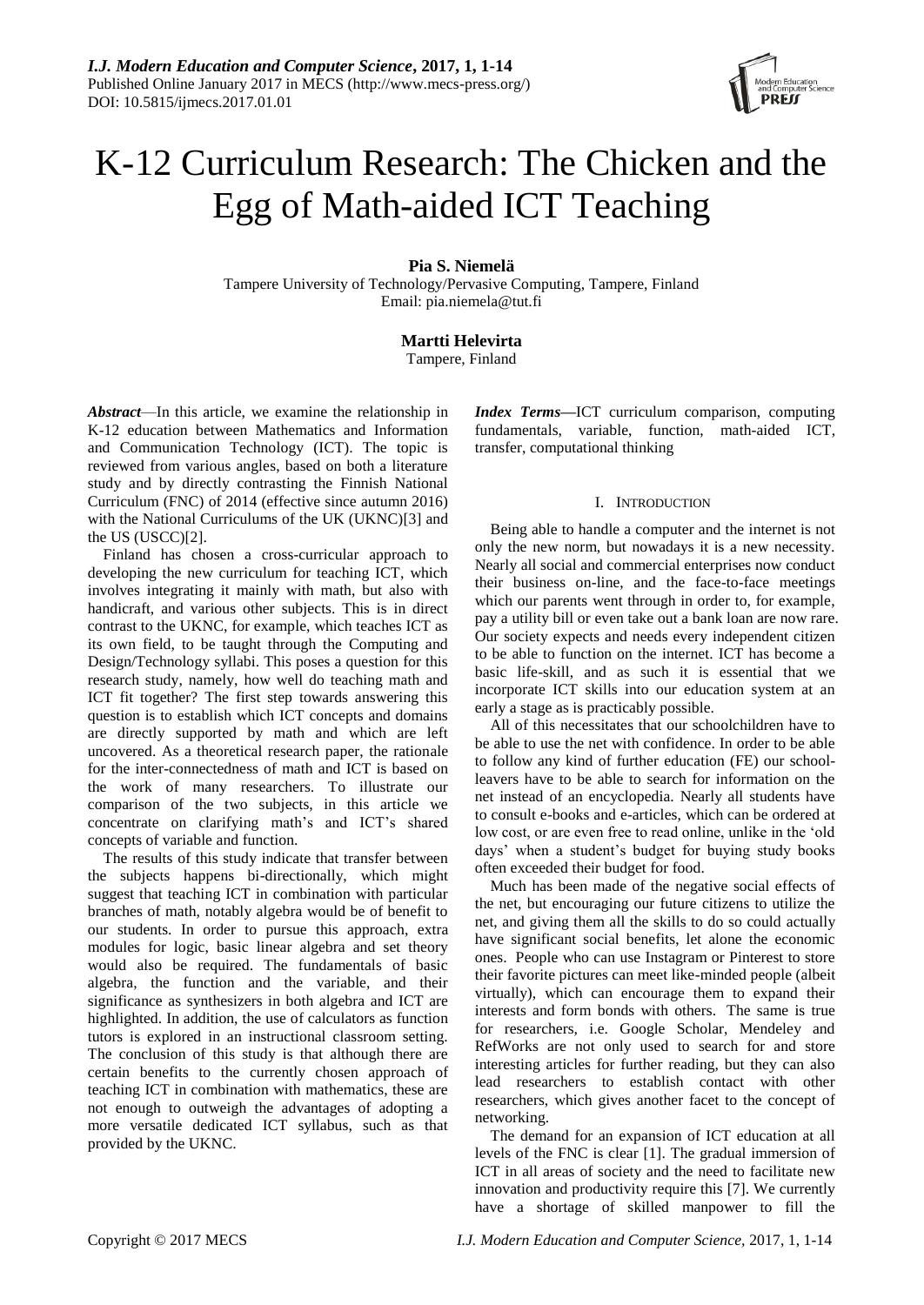employment needs of our burgeoning ICT industry, so we need to immerse ICT into all areas of society in order bring about a new era of innovation and productivity. Two recently published UK House of Commons' reports, The Digital Skills Crisis [8] and The Digital Skills Gap [18] in fact quantified the cost of the shortage of skilled ICT personnel by stating that the digital skills gap costs the British economy £63 billion a year in lost GDP.

In the U.S., the act 'No Child Left Behind' (NCLB) was continued in 2015 by the renewed congress bill 'Every Student Succeeds Act' (ESSA). Its goal is to leverage the affordability and quality of education, especially in STEM subjects. The acts stipulate the necessity of improving access to the wealth of freely available information which the net has given us by equipping schools with up-to-date ICT devices, highspeed connections and with 100,000 highly-trained new STEM teachers. In accordance, the STEM education coalition is advocating STEM education as a national priority. The economic justification for this is summarized in its one-pager [37] that states, for instance, that "*60 percent of U.S. employers have difficulties finding qualified workers to fill vacancies in their companies*", and "*Jobs in computer systems design and related services – a field dependent on high-level math and problem-solving skills – are projected to grow 45 percent between 2008 and 2018*".

In Finland, the strategy for the development of the information society 2007-2015 emphasizes good ICTskills for accessing services, for increasing overall productivity and for renewal. However, our industrial base is currently going through a period of upheaval as it adapts to the stagnation of economy caused by the fall in Nokia's market share, and turmoil in the paper industry. This has led to structural changes in the nature of our economy, and in some cases, to massive layoffs of skilled ICT personnel as well. Because we currently have this pool of unemployed ICT-trained personnel there is certain reluctance on the part of our economic planners to increase the provision of ICT. Rather, the National Digital Agenda of 2011-2020 emphasizes of the societal impact of ICT, such as organizing public services for improving sustainability, transparency and civic participation, where social networking contributes to strengthening the dialogue between the public and private sector. According to this agenda, ICT should be an integral part of education. From the earliest age, welldesigned digital services and learning materials (e.g. games and simulations) should be developed and deployed, and distance learning options should be provided for students living in remote areas.

In addition to individual countries setting out their own policies for the promulgation of ICT, several international coalitions and organizations, such as the EU and the OECD, have stressed the importance of ICT education. The EU states that shortages of e-skills in the European workforce will result in an excess demand for ICT practitioners. In their recent visionary reports in 2016, European Committee foresaw the Digital Single Market (DSM) growing to its full potential. This would be based

on common ICT standards and initiatives, such as the eGovernment Action Plan, the European Cloud Initiative, Public Private Partnerships and the Fourth Industrial Revolution. This revolution will utilize the potential of integrated cyber-physical systems and technologies in which Finnish research and industry is already leading the way. We must equip our future workforce with the skills and confidence to operate in the world of big data and the Internet of Things. Although the EU has facilitated the growth of ICT education by funding research with its Horizon 2020 programs, many EU countries lag behind these initiatives and increasing differences in ICT skills are slowing down the development of EU-wide standards and procedures. For example, as the administrator of the EU-wide PISA tests, the OECD is in a unique vantage point for reviewing the education systems of various countries. In this context, it is worth noting that the OECD's recent report [28] makes it abundantly clear that all students first need to be equipped with basic literacy and numeracy skills in order to be able to participate fully in the hyper-connected, digitized societies of the 21st century.

This article is not only concerned with showing the importance of teaching ICT in schools, but also aims to show the importance of ICT for all members of society. Therefore, we first examine the relevant pedagogical literature aimed at justifying combining ICT with math, as this is the approach currently favored by the Finnish education authorities for the (new) Finnish curriculum. The idea is to teach ICT as a cross-curricular subject, starting with building hands-on assembly kits and electronic experiments in craft subjects at the primary school level. However, the bulk of the ICT syllabus will be integrated with math. Therefore, the initial and primary ICT learning goals, i.e. the generic requirements for algorithmic thinking and the ability to write simple command sequences, are inserted into the math syllabus.

In the following chapters we will go through the ICT and math syllabi in more detail, viewing their potential as a combined syllabus, and as separate ones. In the Results chapter, we will evaluate and compare the two approaches, either math-aided ICT or ICT as a separate subject. This paper's contribution to the field of curriculum research is its focus on the differences between the reviewed math and ICT syllabi. The paper highlights the expected benefits of each approach to teaching ICT, taking into account not only the knowledge gained from academic research, but also ICT curriculums of other countries. The paper concludes with a summary of our findings and some recommendations for the future.

#### *A. Research Question*

This study asks:

- How does ICT fit in with the mathematics curriculum?
- What are the fundamental concepts of computer science, and how do they interact with the corresponding concepts of math?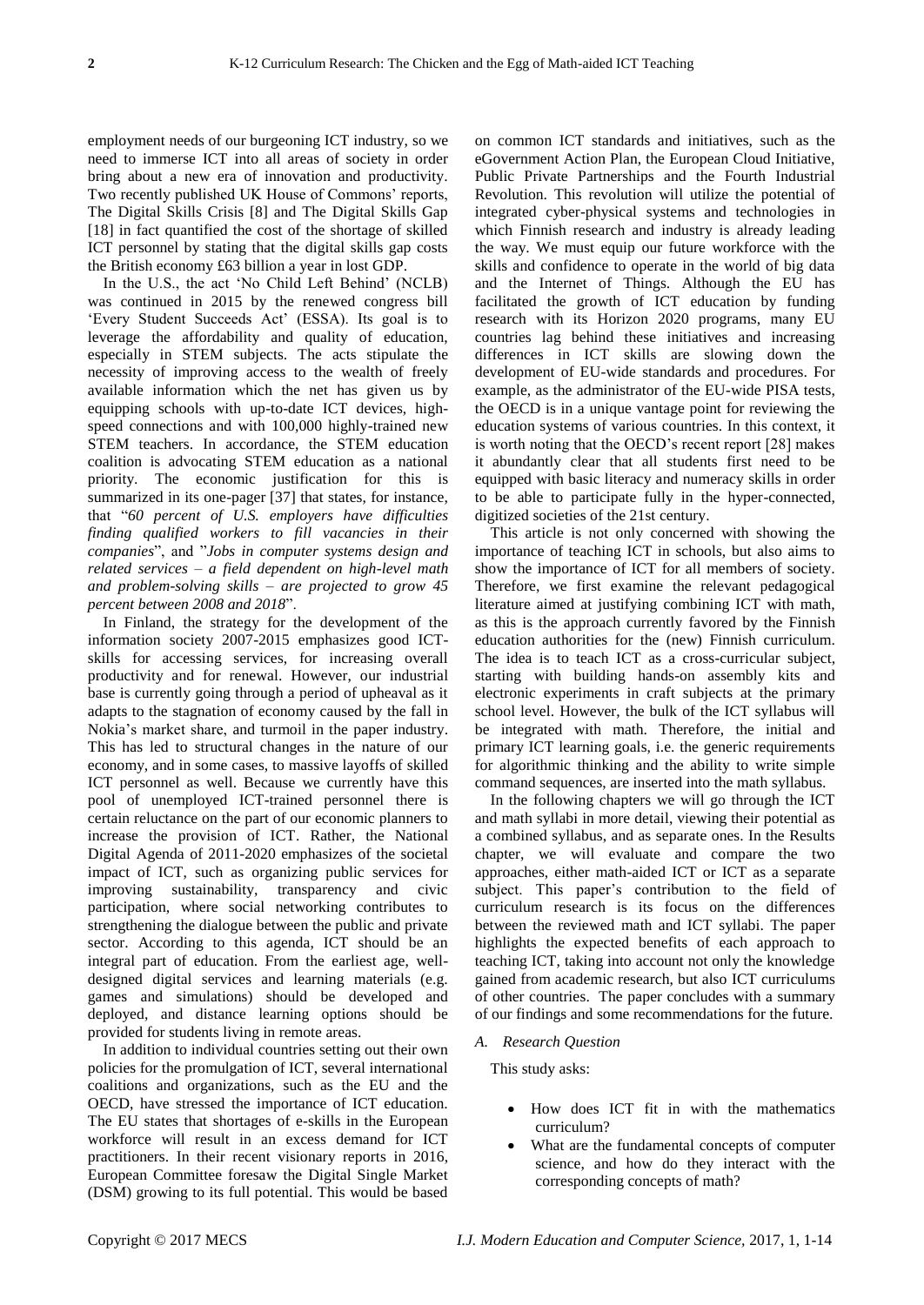What ICT topics are left uncovered in the current FNC, when compared with the discrete computing curriculum of the UKNC?

#### II. RELATED WORK: PEDAGOGICAL CONSIDERATIONS

From the pedagogical standpoint, combining math and ICT is well justified and can be expected to have a positive effect on the learning of both subjects. The following sections will describe the links between ICT and math in terms of transfer, explicit abstraction, and the areas in which ICT can be used as a scaffold for learning math skills, and vice versa.

#### *A. Transfer of Learning*

Transfer of learning is based on the principle of transferring a skill from one domain to another [36], in our case from math to ICT and vice versa. Learning Transfer explains why learning by analogy is easy. For example, the driver of a car has many of the skills needed to drive a truck, although jumping into the cockpit of an airplane would still be quite a challenge. Successful transfer correlates closely with the current level of acquired expertise: the greater the expertise, the more flexible are one's mental models for adopting new knowledge. An expert finds correspondences and analogies by exploiting previously constructed schemas, identifies without extraneous effort the significant features of new material and hence learns easily in new situations, whereas a novice is stuck with the amount of data and concentrates on irrelevancies. According to venerated model building theories, such as Piaget's genetic epistemology [31], learning is perceived as modifications to the existing schemata; termed as assimilations, if little or no reorganizing is needed, and as accommodations, if the existing schema needs reconstruction. In defining the concept of expertise, Gestalt psychologists (e.g. [21]) refer to the insight experience that helps one find the right solutions intuitively and enables the subject to predict outcomes in new situations.

Transfer may occur either laterally or vertically [17], implying hierarchical learning steps. Transfer can also be near or far [30] within one nearest domain or extended to other further domains. Lateral transfer is more likely to occur and quicker to perform than vertical. Transfer which occurs at only one level is lateral. For example, in math, stepping from addition to subtraction only involves a small cognitive gap, whereas jumping to reordering the equation is a significant step. In pedagogic terms, one level is called a "learning set", and proper and robust learning means progressing consistently from one level to another. Stepping to the next level requires complete mastery of the previous level, in which case, the subsequent vertical transfer can be made without too much difficulty. If sudden vertical jumps are made in learning, however, the variation in learning outcomes among the students grows, and poorer students will suffer.

There are two options for fostering successful learning transfer, and they have been described as the low road and the high road of education. The low road prescribes

strengthening routines by iteration, as a result of which responses develop to become more reflexive and automatic. The high road means mindful and explicit abstraction and an active search for connections [30]. In teaching and learning, this requires that teachers should explicate the underlying principles and point out connections to prior knowledge. As for the learners, they should become more aware of concepts, their relations, and ultimately, they should metacognitively recognize the necessity of making associations in order to enable deeper learning. Nowadays, in Finland at least, explicit abstraction is the accepted approach to mindful, conceptual elaboration which fosters learning transfer.

Transfer has been studied in the context of learning new languages. As a base language, the usefulness of teaching Latin is recognized. In addition to the positive correlation between knowing Latin and learning Romance languages [19][35], the favorable effect also applies to learning other, linguistically unconnected languages. This shows that if learning transfer is successful, a student is capable of finding the common underlying conceptual basis of different topics [17]. Finding such analogies requires a certain level of intellectual maturity at which the student is able to elaborate the material conceptually in order to reach a deeper understanding. In this respect, a positive correlation between ICT and mathematics does appear to exist, so learning transfer is a central theoretical concept of this study.

#### *1) Transfer between ICT and Math*

The transfer of learning between languages is analogous to that of math and ICT. As Dijkstra [10] claims, *'Programming is one of the most difficult branches of applied mathematics'*. Syslo and Kwiatkowska [38] argue that discrete mathematics is central in developing algorithmic thinking, which is one of the key skills in ICT, whereas Flatt in the panel discussion [42] states that, in fact, programming is an extension of algebra. It has long been recognized that good math skills are helpful in learning ICT. Conversely, ICT is known to benefit algebraic, logic and problemsolving skills needed in math. The transfer from ICT to math is straightforward. For example, a student trying to master the basic concepts of function and variable in algebra, would be helped if he can practice with an interactive 'shell' or programming environment and writing small programs. On a larger scale, programming means solving problems by dividing them into smaller solvable elements, often implemented as functions, which is similar to problem-solving in math.

**Hello World!** Usually, becoming acquainted with a programming language is begun with this brisk greeting: a programmer calls the simple print function and the computer shows the greeting on the screen. One can still obtain a lot of information from this short first meeting, such as, whether the *main()* function was needed, how parameters were given, how commands were finished, whether indents were needed, how errors were communicated to the coder etc. "Hello World!" is also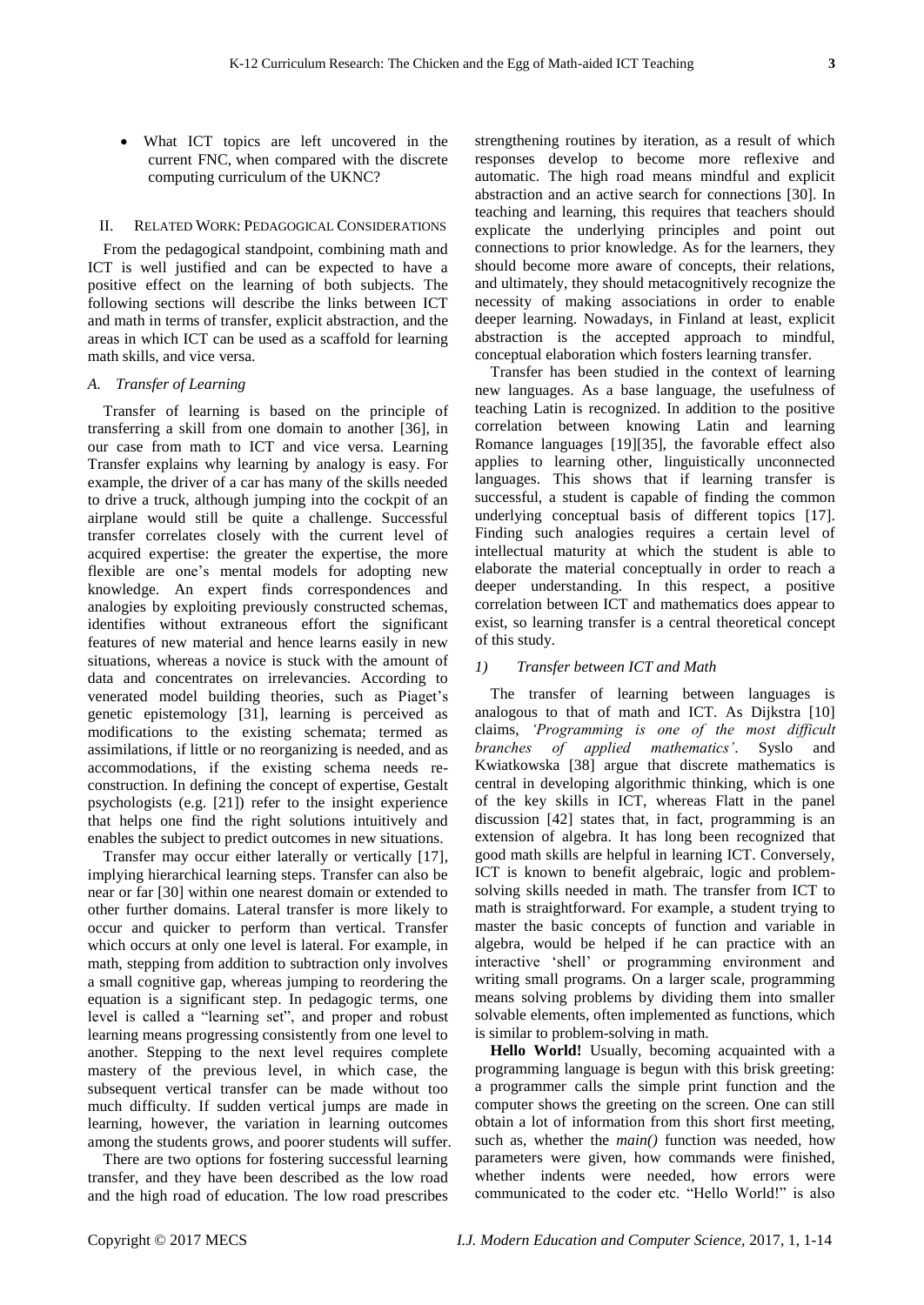representative in illustrating the very fundamentals of coding. In most languages, the command drawing the text on the screen, i.e. *print()*, is a built-in function that is called with a text string as a parameter. The parameter is handled as an anonymous variable instantiated for the duration of the function call, after which it is passed to the function and then destroyed. Even if it is not apparent, passing a string parameter gives the first glimpse of a variable. Meeting the profoundest programming fundamentals, the function and the variable, even in the simplest test program, is an achievement that underlines the importance of these two concepts. Coincidentally, they happen to be the basic concepts of algebra as well. In the section *Variables and functions as common fundamentals*, we analyze their importance in more detail.

**Hello Algebra!** Among the syllabus areas, students struggle most with algebra and functions [23]. Instead of plainly giving an answer to a problem, a student should examine the properties of a function, such as gradients, maxima and minima. Progressing gracefully anticipates a shift of paradigms from the arithmetic to algebraic. In algebra, not only is the concept of a function causing problems, but also getting the variable is difficult. As a surrogate concept, the unknown is used as a bridge in order to learn the concept of the variable. At primary level, the unknown, often represented as a gray box, question mark or an empty space in a calculation, is at secondary level replaced with '*x*'. However, the unknown unlike the variable, is understood as a static value, which does not change after it has been figured out. The relation of *x* and *y*, i.e., a function  $y = f(x)$ , and analyzing its properties both algebraically and graphically, is the new core. With a function "machine" each input of a new *x* value will produce one (and only one) output value of *y*.

Multiple representations serve as a cognitive aid to learning by providing a means to switch the point of view. Functional thinking can be defined as a type of finding a relation between two varying quantities; hence it has its applications in science, especially physics, the core of which is to depict the laws of nature. Rakes et al [33] have studied the challenges of developing the algebraic thinking, and they have found that especially symbolic notations and abstract reasoning are causing problems, and that students think that they are not properly prepared for making the headway in abstract thinking and generalizations. Rakes recommends conceptual instead of procedural learning for the sake of better transferability that would result in more flexible learning.

Wilkie [44][45][46] discusses the challenges of functional thinking and promotes gradual development by using multiple presentations and bridging arithmetic and procedural knowledge more cautiously. For the primary school, Wilkie has illustrated a pathway of generalizations of sequences as a preparation for algebra; these exercises are labelled pre-algebraic. Development steps include figuring out patterns out of geometric sequences, growing these patterns by defining next items, and visualizing the increase of amounts. In generalizations, it is important to gradually grow recursively step-by-step to defining the  $n^{\text{th}}$  term that determines the relation and general solution. In sequences *n* implicitly represents a variable. In addition, Wilkie emphasizes the linguistic means of describing problems by using pronumerals. By a pronumeral she means the verbose name of a variable in contrast to one letter notation allowed in math. The pronumeral may be called, for instance, *number\_of\_tiles*. This kind of naming complies with ICT coding conventions. In addition to textual representation, also the visual representation provides a beneficial view of the function. The graph gives lots of information for finding the solutions and about the behavior of the function, e.g., the maxima and minima. In addition, the general knowledge of polynomials (continuity, the dominance of the greatest degree) and rational functions (optional discontinuities and asymptotes) helps in depicting the nature of the function.

#### *2) Transfer between ICT and other subjects*

Deep as the linkage between math and ICT might be, the rigorous mastery of one's mother tongue is a prerequisite for graceful performance in academics overall. Similarly, reading disability predicts disabilities in other subjects and in math, and in the light of this comorbidity, poor performance in ICT is to be expected [47]. In addition to the one's mother tongue, knowledge of the English that constitutes the base for computer languages is an advantage.

The logic of a sentence in verse is to be parsed before understanding algebraic notations in symbols. Philosophers dating back to Aristotle have regarded language as the source of logic and creativity. The task of education would thus be to stimulate all the faculties and nourish young minds. In addition to logic contained in one sentence, constructing a plot or chain of arguments in factual writings should form a logical path. At some point, logic has been taught as part of the optional subject of philosophy - however, logic overlaps also with language and math. As a scaffold of improving logic, a teacher could introduce new tools, such as argument mapping [9], which belongs to the same mapping family together with mind maps and concept maps.

Modeling and abstraction skills are beneficial for 'learning to learn' purposes. In studying academic subjects, concept mapping might become a handy tool. Strengthening conceptual learning is never a waste of time. In general, study skills are worth investing in: knowledge can change and things tend to be easily forgotten, but study skills remain. Metacognitive skills refer to a student's awareness of his means of learning and allow him to plan good strategies for learning, which implies that a student possesses strategies to choose from, such as concept mapping. However, learning to learn should be a cross-curricular goal involving all academic subjects.

In terms of ICT suitability, other STEM subjects besides math are also fit for ICT applications, such as the simulations and videos of science experiments. For example, science demonstrations are sometimes high risk, require expensive ingredients, or happen too quickly to be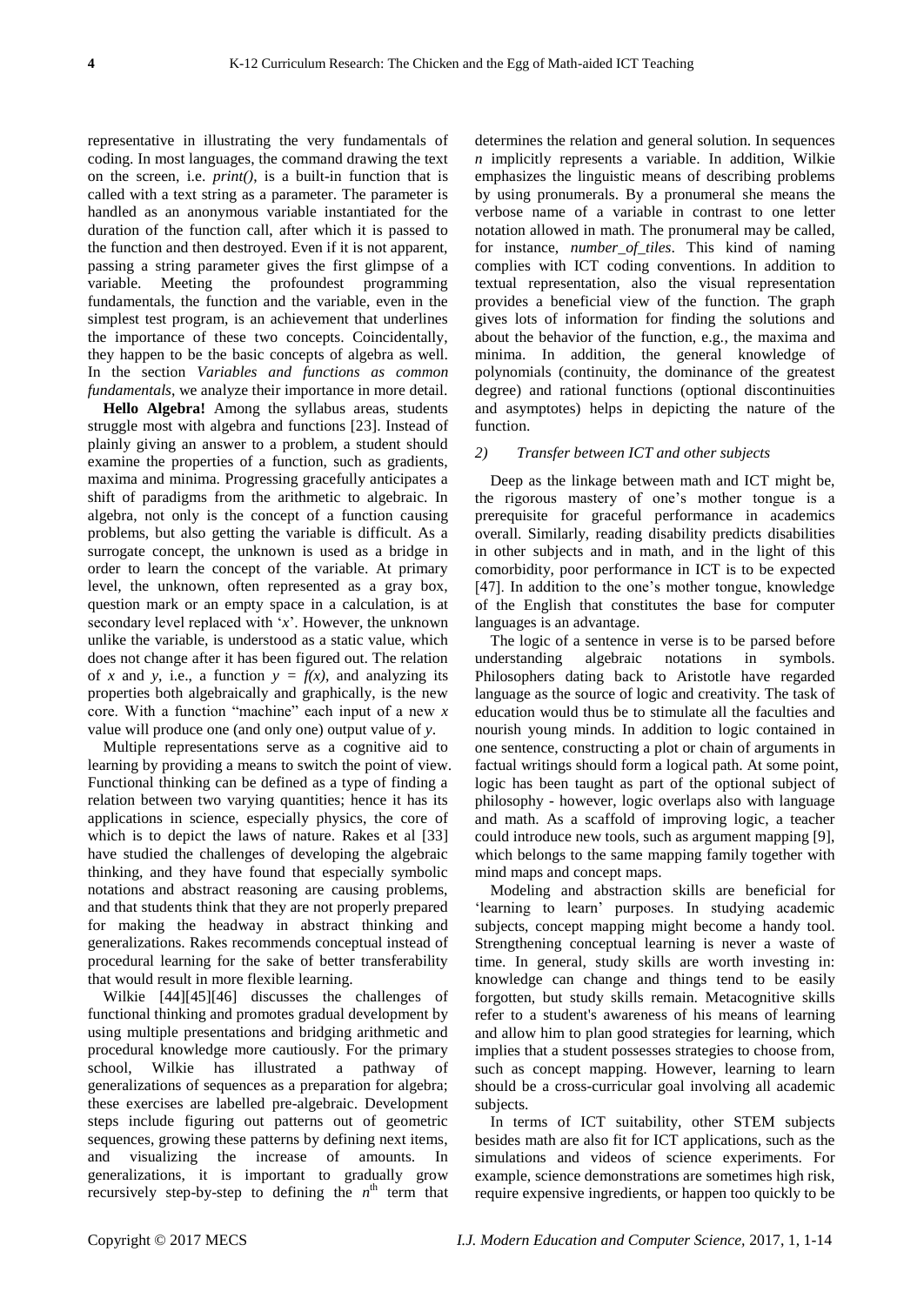clearly perceived. With simulations and videos, more cognitive capacity is available to the student to make observations, and an experiment may be repeated as many times as feasible. STEM has been recently enhanced as STEAM, art included. In the discipline of handicrafts and craftsmanship, learning happens through doing by hand, which is seen as a way of leveraging innovation and creativity. In visual and musical arts, ICT provides fancy tools that facilitate and increase productivity. Theories, such as intelligent hands and learning by doing, are the basis for tactile learning language. In ICT, bridging the connection between electronics and programming may be achieved with the help of different assembly kits (e.g. LEGO MindStorm and Robots, Arduino, Lilypad, littleBits). Electronic components, such as light emitting diodes, buzzers, and couplers can be controlled by executing code commands, and they also give a more concrete and clear response than visible feedback on a computer screen.

#### *B. The fittest programming paradigm*

From the three most prominent paradigms of imperative, functional, and object-oriented, the imperative paradigm is often considered the simplest, based on easy-to-explain concepts and a low level of abstraction. Also, it is easy to visualize with the help of control flow diagrams. Some traditional programming languages, such as Basic, FORTRAN and C, are examples of an imperative paradigm, and command shell scripts employ this paradigm, too. C is by far the most popular imperative language today. However, because it is a low-level language, it allows direct access to HW resources, such as memory and sensors, which forces the programmer to pay a lot of attention to memory management. This raises the pitfalls of handling memory, which is why low-level languages are far from simple for beginners.

Especially in the early history of ICT, imperative paradigm was appropriate, since program instructions were executed in a sequence and the end result was predictable. Functional paradigm and languages were being developed in parallel, however. With the advent of graphical user interfaces (Mac, Windows), the eventdriven model started to change mainstream programming. The imperative programming paradigm was enhanced with classes and objects resulting in object-oriented paradigm (OOP) that was especially fit for bigger systems. Then the web took over the world and programming paradigms had to adapt to that. The eventdriven model of programming was extended to web applications. Well-defined and often strict programming languages were gradually substituted by the looseness of internet languages, such as HTML, JavaScript and PHP, and finally with all sorts of tag-based extensions (such as JSP and ASP) mixing static and dynamic web content at will. The latest developments are transferring JavaScriptbased technologies also to the server (Node.js). Thus, the worst nightmares of programming purists have become true.

The programming paradigm should support the desired style of writing code. While advancing in skills, a student is expected to internalize good coding conventions, such as modularity, documenting, testing, and, in the later stages of studies, also saving HW resources or speeding up response times. Modularity is achieved by splitting the system into suitable structural components, which can be done at different levels in different programming paradigms. In the OOP, the system is constructed by interfaces and classes, the relations of which may comply with design patterns (such as Visitor, Strategy). In modelling such a system, UML class diagrams are often used. Classes define member variables and methods (functions) and hence encapsulate that class related data.

In regards to transfer between math and ICT, i.e., in bridging algebra and programming, lambda calculus is the missing link [36]. In its conciseness and execution of algebraic operations, such as reductions, lambda calculus conforms to the symbolic expression characteristic of math. It is also categorized as a functional language.

Since it possesses the highest purity and hence a special added value in pedagogy, it appeals to ICT teachers and theoreticians. In addition, being applicable in proving and other theoretical studies in ICT, the lambda calculus and its pure derivatives are willingly used as an introductory university course for functional languages. As the first language in the primary and secondary school, lambda calculus is definitely overkill.

Regarding the functional programming paradigm, the complexity issues have been addressed in educational initiatives targeting at primary and secondary levels. The functional programming camp has tried to satisfy the wishes of ICT educators and provided suitable courses and material: WeScheme, TeachScheme!, Logo Turtles to practice algorithms [16] for example, and DrRacket and also Bootstrap which uses the Racket programming language (prev. PLT Scheme) [23][24][36]. The Bootstrap course targets ultimately at game design. In using Bootstrap, promising results among K-12 students have been reached, Felleisen and Krishnamurthi [13] state boldly that "*Bootstrap provides the strongest evidence yet that teaching functional programming directly affects the mathematics skills and interests of K-12 students*", and along with them researchers have long regarded programming as a mightifier in learning mathematical concepts (e.g. [35]). Moreover, Schanzer [36] highlights the low threshold of transfer, "*Bootstrap uses algebra as the vehicle for creating images and animations. That means that concepts students encounter in Bootstrap behave exactly the same way that they do in math class. This lets students experiment with algebraic concepts by writing functions.*"

Levy [24] implemented the Racket course for elementary mathematics teachers by adding the consecutive principles of algebra of images and targeting good coding conventions and discipline through using test-first design and documentation. Algebra of images uses images as variables in function calls and prepares for mathematical variables and functions in an entertaining and creative way.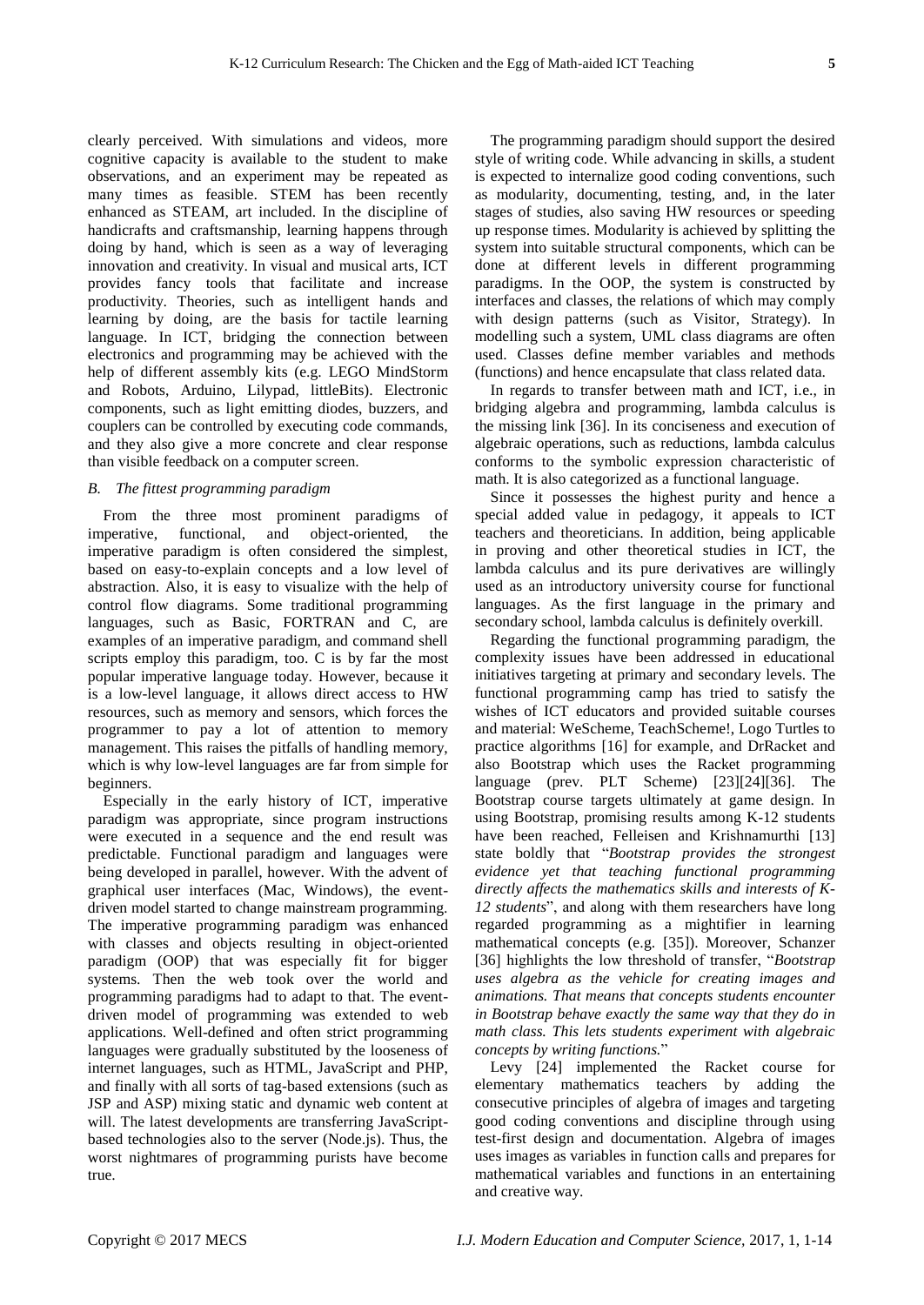Complexity-wise OOP sets a certain threshold for learning as well. Inheritance, polymorphism and virtual functions, for example, are regarded to belong to the Top-10 most difficult items [27]. Object oriented paradigm is an extension of the type concept found in procedural programming languages. Furthermore, it is hard to understand methods without first understanding functions. Therefore, OO-paradigm is not appropriate as a first programming paradigm. However, some visual programming tools, for example Scratch may be interpreted as object-oriented, after which the paradigm is not complex at all. Got this way, sprites are objects, whose methods and events are defined, as well as variables set by dragging and dropping.

## *C. BYOD (Bring-Your-Own-Device) and forget not to BYOB (Bring-Your-Own-Brains)*

Teaching mathematics in Finland is in a transitional stage due to the use of symbolic calculators (allowed since 2012), and shortly also computers, in the matriculation examination. Symbolic calculators bring an excessive competitive advantage to their users. In the spring of 2016, the exam was split in two parts: run with and without a calculator, and the gain of having a symbolic calculator was compensated by making some problems more difficult. In the spring of 2019, the math exam will become electronic as last of the exams. The applications allowed at the work station are the following: LibreOffice for text editing, spreadsheets, vector graphic, GIMP, Pinta, InkScape, Dia, wxMaxima, Texas Instruments N-spire, Casio ClassPad Manager, Geogebra and LoggerPro [49]. Especially scriptable tools are interesting in regard to ICT teaching.

According to the Finnish curriculum 2016, calculators and computers are first to be familiarized with during Y3- Y6. In Y7-Y9, they are applied as learning, assessment and creativity tools. Regarding function keys, the first math concepts are squaring operation  $x^2$  and powers of 10 (e.g. when typing a standard format), since powers and indexes are taught in Year 7. If we consider the squaring operation  $x^2$  as a function, *x* is a variable or a function parameter. The user enters the value of x, after which the calculator prints the value of the function  $(f(x) = x^2)$  on the screen. Does the student understand that he is using a function? It is unlikely, if this is not especially emphasized, otherwise its meaning is simply reduced as an action button. By pressing it a student gets the desired result, a number squared, as a procedural outcome.

The affordances provided by calculators could be exposed and the function behavior explicated, e.g., the teacher could point out the existing function key  $f(x)$ , and as a concrete example demonstrate the use of the simple function of  $x^2$ , first assign the *x* value and retrieve the value of y as the end result of squaring. As a visual hint, the point  $(x, y)$  could be positioned to the coordinate plane. By inputting sequential integers (1, 2, 3 …) and plotting points to the plane, the quadratic curve starts to be recognizable. The same exercise may be reused to deduct next numbers of the quadratic sequence. Visualizations of functions with the calculator are

beneficial as multiple representations without additional computational overhead. For instance, Desmos as an online tool and Mathematica, Maxima and Maple as installable ones are handy in building and exploring functions. However, neither calculators, nor tools nor games are necessary in teaching mathematics. Actually, adapting to the use of a certain device implies a risk of conceptual welding [35], after which a user is not capable of fully functioning without the device. Expediently, a calculator should remain an optional tool and not a necessity.

Not even learning ICT requires using computers. Many complementing skills necessary in ICT may be practiced well without them, such as computational thinking (CT). Abstraction is one of the three 'a's of computational thinking according to Jeannette Wing [48], who launched the term. The remaining 'a's are automation and analysis. As Wing puts it, "*Computer science is not only computer programming. Thinking like a computer scientist means more than being able to program a computer. It requires thinking at multiple levels of abstraction.*" Abstracting systems may be sharpened with mind mapping / concept mapping exercises; in particular, tighter-syntax concept mapping approaches the UML class diagrams used extensively in OOP system design in the industry. Automation, in turn, merges mastering control structures, divide-and-conquer of the problem domain and finding the right algorithms [22].

#### III. RESULTS

In order to facilitate comparisons, the ICT syllabi of FNC and UKNC are illustrated as concept maps. As maps, the approaches of math-aided ICT versus ICT as a separate subject are more easily comparable. We first focus on the computational thinking that is common for both syllabi, and after that evaluate the importance of areas that are omitted from math-aided ICT compared to the dedicated ICT syllabus.

#### *A. Math-aided ICT teaching*

Mathematics as a subject is constructed based on spiral progress to more advanced topics. The iterative visits at each math topic at different levels will deepen the knowledge and add details. In merging ICT with math, it is justified to follow the well-established order of math and include corresponding ICT topics where feasible. We took the Finnish math syllabus as the basis, and Figure 1 demonstrates how mathematics as a subject is constructed chronologically and how it expands in a cyclic manner. The concentric gray circles demonstrate different school levels from primary to high school. The further away the subject is located from the center, the later it will be introduced. The figure appears to divide the math syllabus into four major subject areas: arithmetic, geometry, algebra, and the newest addition, computational thinking (CT). CT will lead students to learn how to decompose and solve problems by dividing them into smaller sub-problems, as well as algorithms and modelling.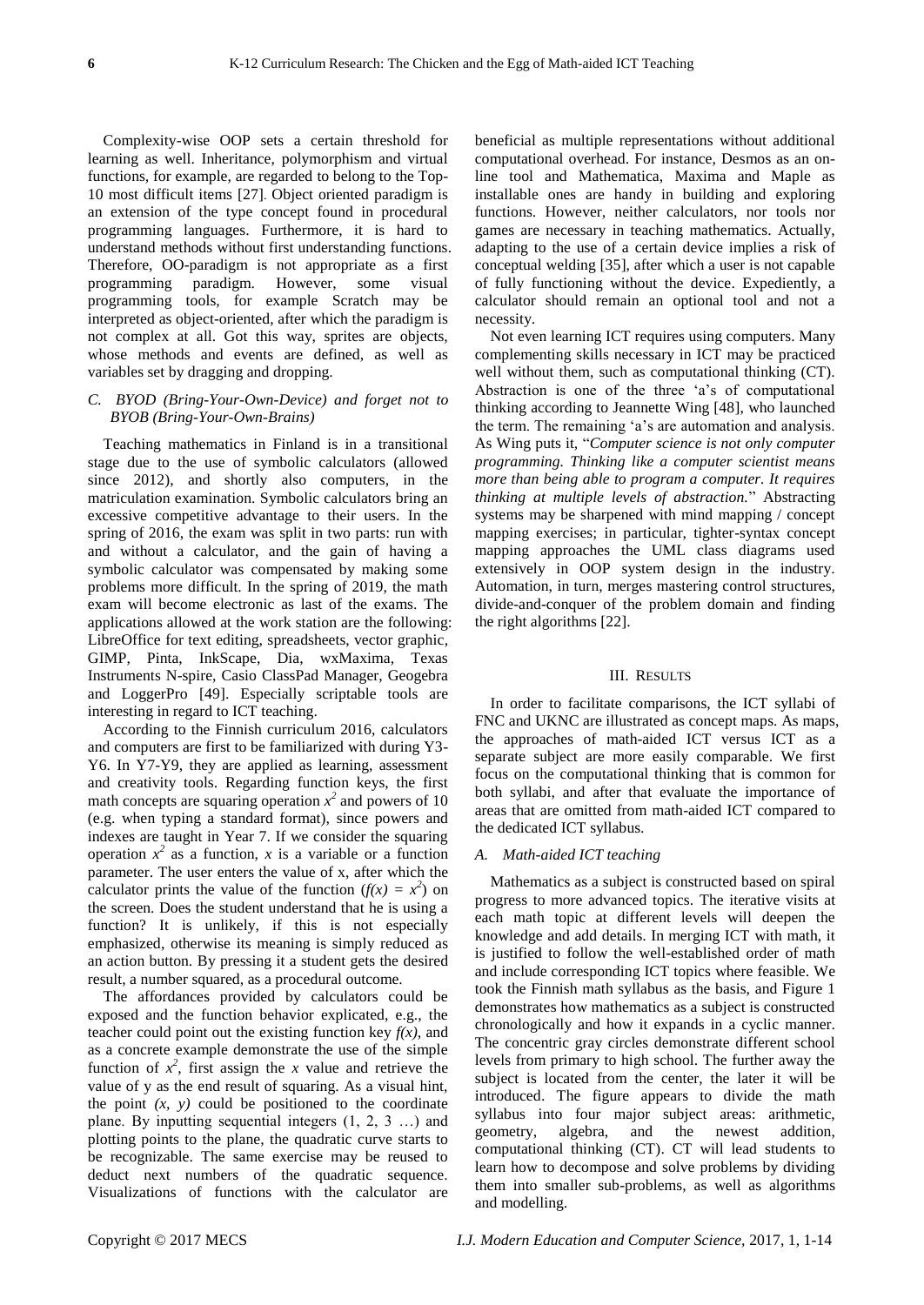The Red parts represent topics that are considered especially opportune for ICT teaching: the darker the color, the stronger the emphasis. In addition to CT (algorithms, logic, modelling), the variables and functions of algebra are marked in deep red. Topics marked with lighter red are optional, and proposed as nice-to-have features. For instance, statistics and probability could lead students towards the fields of data visualizations and data science. In addition to these red-scale areas, the reader should note the UK and US flags. The Flags represent those math additions that are missing from FNC but present in UKNC or USCC, and are anticipated to prepare the students for ICT. Such key areas include sets and matrices. Interestingly, USCC explicitly also defines modeling as one syllabus area that is helpful for both math and ICT.

#### *1) Logic, sets and matrices*

The initial "hello worlds", programming evolves into writing control structures such as if-then-else sentences and loops. An if-sentence requires the truth value of its condition to be evaluated, thus presuming skills such as propositional and Boolean logic. The same skill applies in handling iterations when reaching the loop termination condition – typically an equivalence or end of an inequality. These are just the simplest cases where logic in programming is needed. Logic primitives, including truth values as computational entities, seem to be missing in every math syllabus. However, in the UKNC, Boolean logic is currently included in the computing curriculum [3]. Considering the importance of logic to all computer science, this is a distinct lack. The basics of logic, including Boolean logic (true, false, AND, OR, NOT) could very well be included in the math syllabus.

When the amount of data increases, bigger data stores are needed as instead of single variables arrays and other collection types will be introduced. The set is the basic mathematical construct for containment. Sets are highly relevant for programming, as they are the basis for abstract data types called collections and the relational database, among other things. An array may be introduced as a set, a vector or a matrix, and the same operations apply. Therefore, set theory would be useful in any mathematics curriculum designed to support ICT and programming. Currently, set theory is part of UKNC, but is absent from USCC and FNC.

Linear algebra is included in the USCC as matrices and as the syllabus domain of vectors and transformations in UKNC, but matrices and transformations are missing from the FNC. We consider it important for computer science, as matrices enable easy manipulation of data and often simplify computational logic. Matrices are extensively exploited, e.g. for 2D- and 3Dtransformations in game development and in data analysis and pattern recognition.

All suggested new math syllabus areas remain at the preliminary level in UKNC and USCC and we propose the same: in logic truth tables and Boolean logic in order to simplify several simultaneous conditions; in sets, Venn diagrams and basic operations of union, intersection and

cut with at most three sets; and in matrices, transformations of translation, reflection, rotation and enlargement and finding an inverse matrix. This new math knowledge should be carefully bridged with the prior knowledge with lots of visual exercises and by starting early enough.

Table 1 illustrates in which order these topics, logic, sets and matrices are handled in the UKNC and the USCC.

Table 1. Math syllabi of uknc and uscc

|             | <b>UKNC</b>                                                                                                                                                                                         | USCC                       |
|-------------|-----------------------------------------------------------------------------------------------------------------------------------------------------------------------------------------------------|----------------------------|
| Logic       | (in Computing Syllabus)<br><b>KS2</b> : logical reasoning to explain<br>how simple algorithms work<br>KS3: simple Boolean logic<br>(AND/OR/NOT) and its applications<br>in circuits and programming |                            |
| <b>Sets</b> | KS3: enumerate sets,                                                                                                                                                                                | G6: data sets,             |
|             | unions/intersections, tables, grids and                                                                                                                                                             | identifying clusters,      |
|             | Venn diagrams                                                                                                                                                                                       | peaks, gaps, symmetry      |
|             | <b>KS4</b> : data sets from empirical                                                                                                                                                               | G7: random sampling        |
|             | distributions, identifying clusters,                                                                                                                                                                | to generate data sets      |
|             | peaks, gaps and symmetry,                                                                                                                                                                           | <b>HS</b> : interpret      |
|             | expected frequencies with two-way                                                                                                                                                                   | differences in shape,      |
|             | tables, tree diagrams and Venn                                                                                                                                                                      | center and spread of       |
|             | diagrams                                                                                                                                                                                            | distribution               |
|             | Matrices   KS4: (in Geometry) translations as                                                                                                                                                       | <b>HS</b> : add, subtract, |
|             | 2D vectors, addition and subtraction                                                                                                                                                                | multiply matrices,         |
|             | of vectors, multiplying with a scalar,                                                                                                                                                              | multiply with a scalar,    |
|             | diagrammatic and column                                                                                                                                                                             | identity matrix,           |
|             | representations                                                                                                                                                                                     | transformations as         |
|             | <b>GCSE:</b> Transformations & Vectors                                                                                                                                                              | 2x2 matrices               |

#### *B. ICT as a separate subject*

Instead of teaching ICT together with math, it can be taught as a separate subject, as has been shown by the way computing is taught in the UKNC. The computing syllabus was reviewed to discover uncovered topics of the math-aided approach to FNC, see the blue nodes in Figure 2. The Red nodes illustrate overlapping topics found both in UKNC and FNC, where the allencompassing skill of computational thinking that consists of such sub-domains as algorithms, logic, problem-solving and abstraction is well represented. Algorithms and problem-solving start from the very beginning, whereas abstraction and modelling is from Key Stage 3 upwards in the form of pseudo-coding and flow charts, for instance. Modularity as a good coding practice is highlighted.

In addition to computational thinking, the thread of security and safety starts already from Key Stage 1 and deepens throughout the different stages. In UKNC Computing, safety and security areas culminate as cyber security e.g. identifying possible attack types and system vulnerabilities. The safety and security domain includes the ethics aspect covering a person's own behavior regarding his own and others' privacy and covering respect issues as well.

In Key Stages 1 and 2 of the UKNC Computing, the subject content is divided into two parts, first ICT from the perspective of a user and secondly of a programmer. In the user part, the fluent use of technology aims at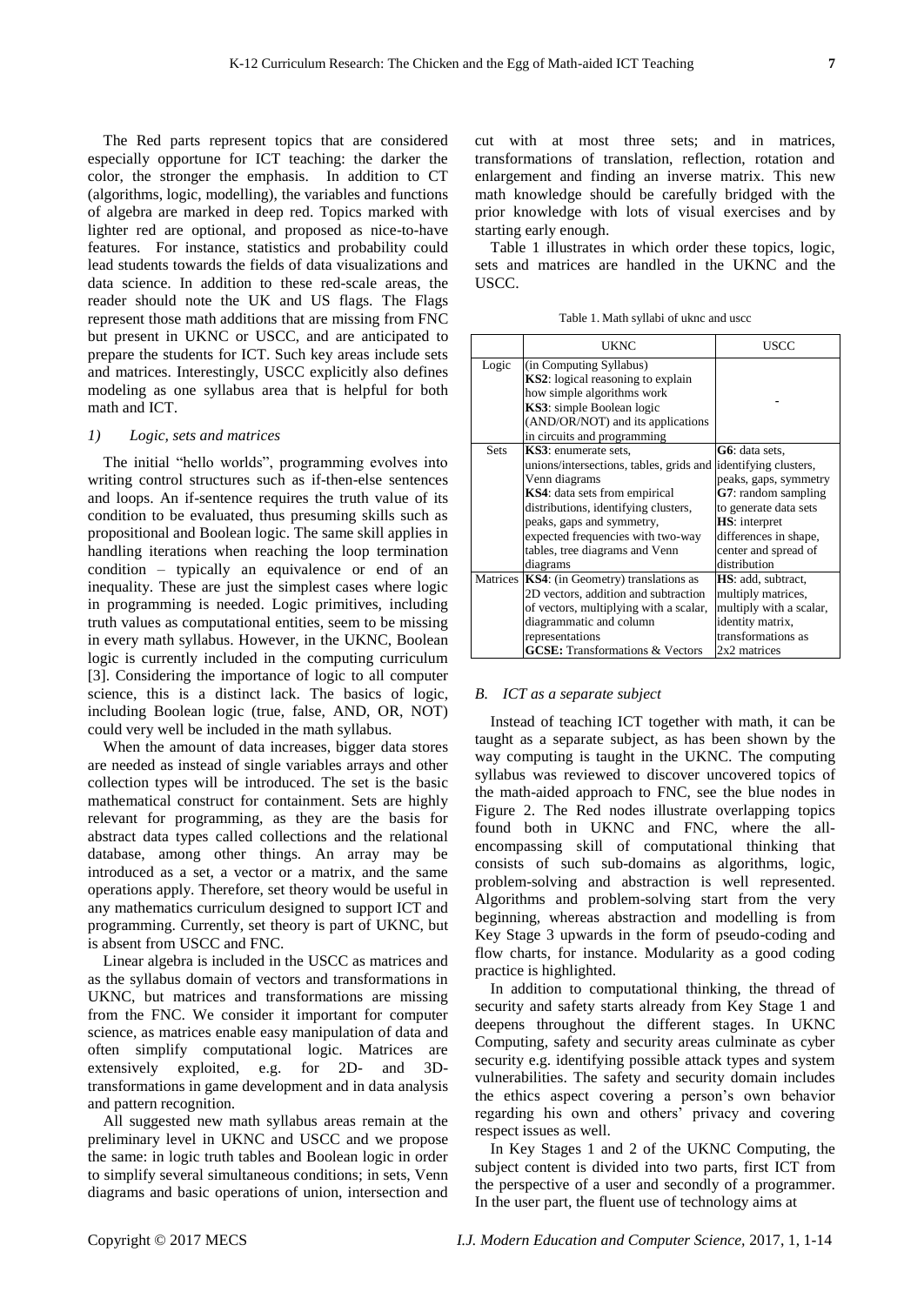storing and manipulating digital content. The goal is to understand the digital nature of stored media, text, music, videos. In Key Stage 2, networks are included and their properties, e.g. types and connectivity, are studied. From the perspective of programming, new control structures, sequences and repetition are introduced, as well as such fundamentals as variables and I/O.

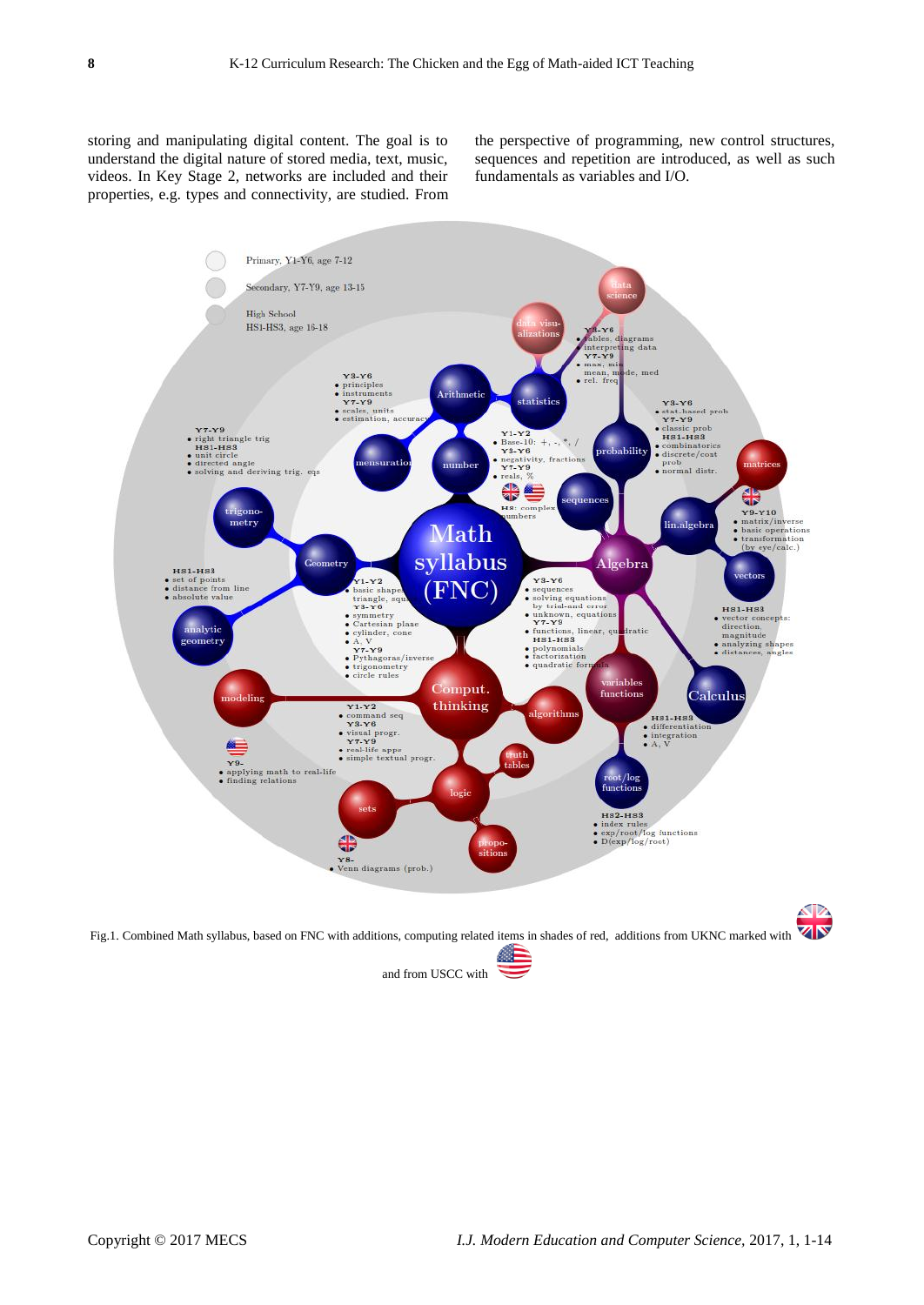

Fig.2. ICT as a separate subject based on UKNC. The parts that are overlapping with the UKNC and FNC syllabi are marked in red, uncovered items in blue.

From Key Stage 3 onwards, new data structures such as lists, tables and arrays will strengthen the programming skills. Boolean logic (AND, OR, NOT) is brought in and students are familiarized with the binary presentation. Computer systems are reviewed more in depth by introducing HW and SW components and various storages, and the way in which data is stored in memory. In Key Stage 4, the skills are strengthened and analytic thinking and creativity are fostered and applied to one's own interests [4][5]. Students may implement e.g. small applications, portfolios or hypermedia e-books [32] and hence provide material for assessment.

Learning algorithmic and computational thinking is considered as part of mathematics education in FNC as well. On the other hand, issues such as computer and internet architecture, internet of things, robots, big data, cloud computing, artificial intelligence, augmented reality, social media and data privacy and security, are currently omitted. In addition to possible mathematical aspects,

these issues involve technical, psychological, societal and legal viewpoints, among others. As Facebook, Twitter, Angry Birds and Pokémon Go phenomena have demonstrated, we live in a world where new ICT inventions can very rapidly take over the whole world and it would be irresponsible not to give our pupils and students necessary skills to survive in this technological era of wonders. Fluck et al. [14] argue, "*Computer science is rapidly becoming critical for generating new knowledge, and should be taught as a distinct subject or content area, especially in secondary schools*".

#### *C. Variables and functions as common fundamentals*

In this section, we analyze the variable and function concepts in more detail. Variables and functions are the very heart of modern mathematics and science. According to Menger [26], in the development of mathematics and natural science, perhaps the most characteristic concept is that of a variable. Tarski [39]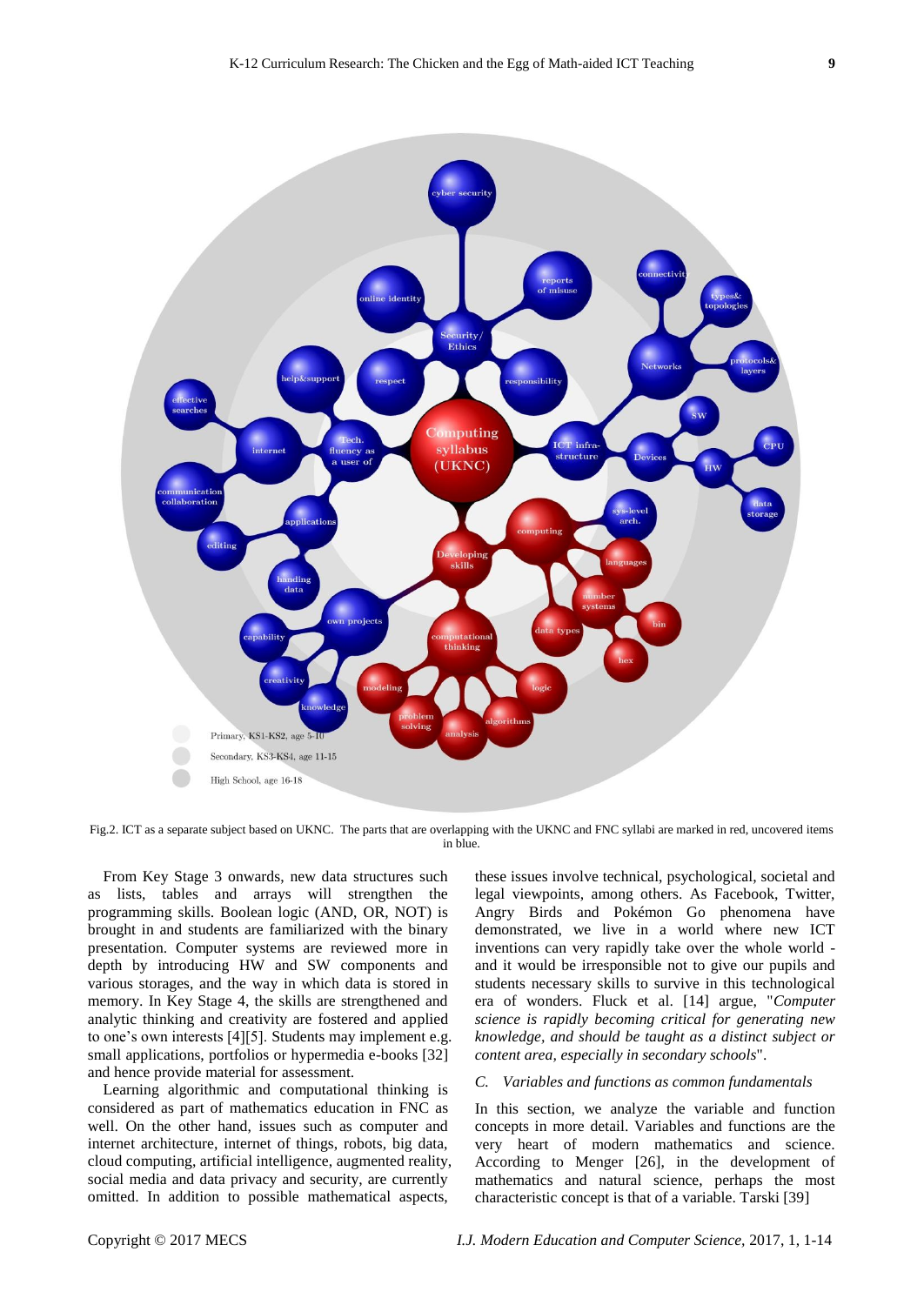states that the invention of variables constitutes a turning point in the history of mathematics. Kleiner [20] sees the function concept as a distinguishing feature of modern mathematics. In computer science, variables and functions have been an essential part of programming from the very beginning. As computing necessarily involves computer memory, a symbolic reference to a memory location, i.e. variable, is a necessity. Functions were also introduced very early: the second FORTRAN implementation (Fortran II, 1958) already included them. Since then, functions have been part of all major programming languages and have had a major role in various programming paradigms, such as structured programming, procedural programming, and functional programming. Function is the basic means of software decomposition [29], a generally accepted software engineering practice. It directly supports the principles of separation of concerns [11], information hiding, encapsulation and software reuse.

Variables are usually introduced in school mathematics long before functions, e.g. according to the Common Core standard, variables are presented at grade 6 and functions at grade 8. Table 2 summarizes the differences of variable in school mathematics and in programming. To link variable in math and ICT, Epp [12] advises instructors to draw analogies.

Table 2. Variable in math vs. ICT

|          | Math                            | ICT                     |
|----------|---------------------------------|-------------------------|
| use case | unknown in equation, a general  | "bucket"/ memory store, |
|          | number, assignment              | assignment, scope:      |
|          |                                 | global/local            |
| alt. use | function parameter              | function parameter      |
| case     |                                 | passed by value or      |
|          |                                 | reference               |
| type of  | typically numeric (integer,     | numeric or more         |
|          | variable fraction, real number) | complex type            |

Table 3. Function in math vs. ICT

|                            | Math                                                                                        | <b>ICT</b>                                                                                                           |
|----------------------------|---------------------------------------------------------------------------------------------|----------------------------------------------------------------------------------------------------------------------|
| description                | relationship between two<br>quantities (usually x and y) or<br>between elements of two sets | a subroutine that<br>calculates a return value<br>based on input<br>parameters or<br>accomplishes a specific<br>task |
| number of<br>parameters    | typically 1 in elementary math<br>and increasing in advanced<br>math                        | 10n                                                                                                                  |
| type of<br>parameters      | typically real numbers                                                                      | numeric or more<br>complex types                                                                                     |
| number of<br>return values | $\vert$ 1                                                                                   | typically $1(0 \dots n)$<br>depending on language)                                                                   |
| return type                | typically real number                                                                       | numeric or more<br>complex type                                                                                      |

Tables 2 and 3 illustrate the interconnectedness of the function and the variable in mathematics and ICT. Especially in ICT, functions and variables are hard to separate from each other - you need both at the very early stage. If functions in mathematics were introduced earlier, together with variables, the mathematical function concept could be used as a starting point for introducing

functions in programming languages. Furthermore, the student probably uses some form of calculators, which typically exhibit quite strongly the concept of function in their interface.

In analyzing the concepts of variable and function, different meanings were discovered. For example, the model of three uses of variable [41] lists variable as an unknown, a general number, and mutable value of x in a functional relationship. As unknown, once the value is solved, no reassignment is usually done, so variable is understood as a constant. When the process of generalizing begins, a student starts to transfer from arithmetic towards algebra by identifying patterns [40], e.g. Wilkie [44] uses sequences to facilitate using variables as a pattern generalizer in identifying functional relations. The general number is a midway to actual variables, which are full-blown in functions illustrating the interplay as a relation of the two, *x* and *y*.

Furthermore, in formulae, the location and naming of the variables define the identity either parametric as a coefficient (constants) or variable as an unknown, for example:

$$
f(x, y, z) = a x2 + by3 + cz + d
$$
 (1)

*a*, *b* and *c* are understood as parameters or general numbers, whereas *x*, *y* and *z* are actual variables.

By the mathematical definition of a function, the ambiguity of output values is not allowed i.e. a function results only one output value per each input. In addition, a domain must include only such input values that produce an output. In programming, the ambiguity of a variable creates confusion. The variable is not its value only, but also comprises a physical location. The address of the variable in a memory is called a pointer in ICT vocabulary. Variable *x* is referenced by a pointer *p*, see Figure 3, and these two representations are interchangeable by using certain operations. In the following, we use the C-language notations.



Fig.3. The duality of variable *x* and pointer of *p*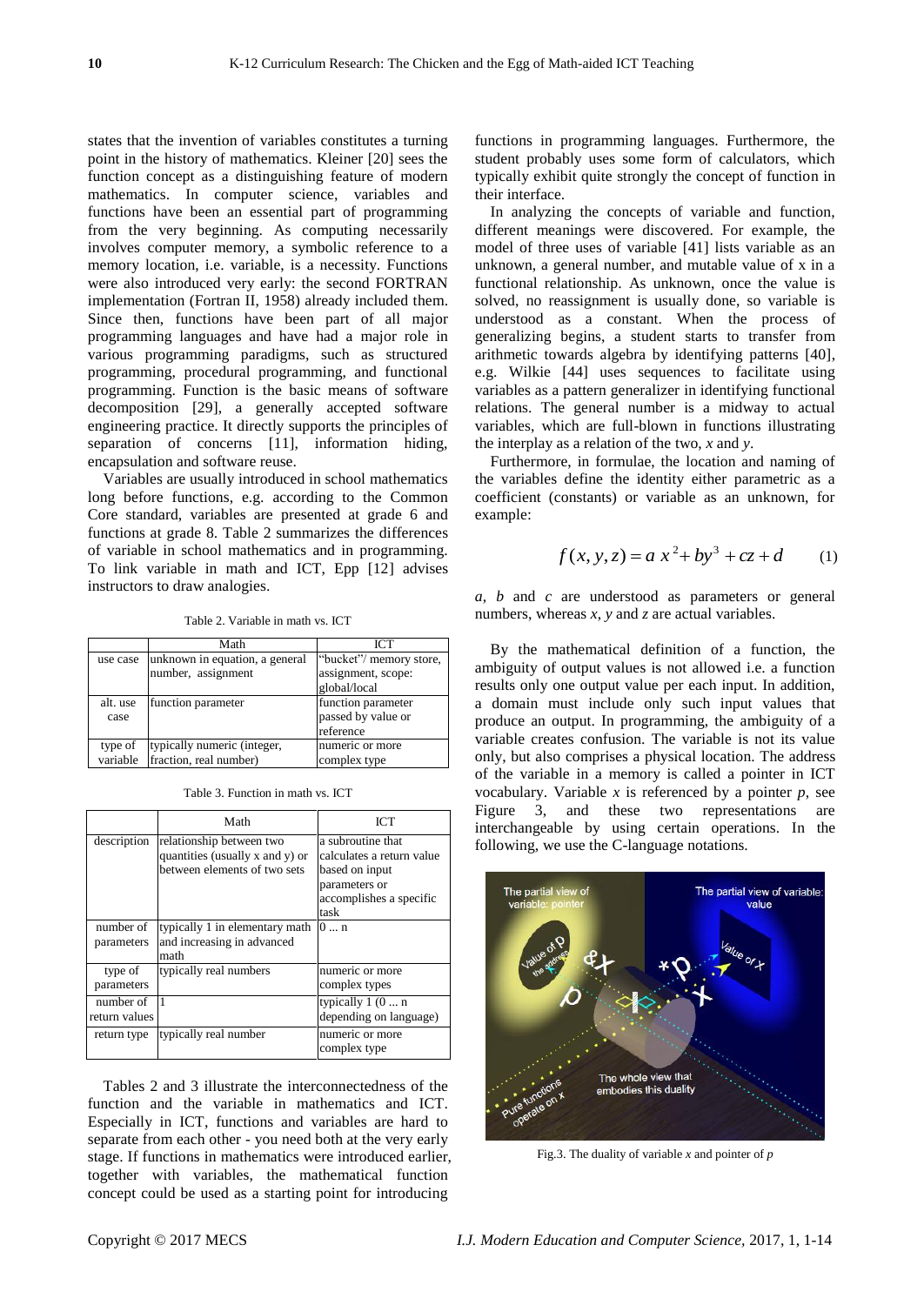Note the operators  $\&$ , which is the address-of, and  $*$ , which is the dereferencing operator. Even if you are using variable  $x$ , by adding  $\&$  in front, the address of the variable will be exposed. Analogically, the reference *p* may be de-referenced to get hold of the value of *x*. Related memory aspect is the data type of the variable influencing the space reserved. For an unsigned integer the space requirement is much less than for a decimal number (*float*, *long*). When declared, variable and pointer are not necessarily assigned a value. In lower level languages, for example in strongly-typed C language, the user is responsible for allocating the memory (*malloc*) of the required data type for the pointer *p*, for example:

int \*p; p = (int \*)malloc(sizeof(int));

an operation, which is often forgotten. Both the value and the address may be changed later: a value may be reassigned and the pointer may be redirected to another location. Without special caution, these changes and their side effects may be subtle, go unnoticed and cause nasty and hard-to-trace error situations. Pointers and dynamic memory allocations are among of the hardest ICT topics [27]. In order to fully grasp the concept of variable, unveiling underneath HW structures, i.e., a memory stack, is necessary. Figure 4 demonstrates that in UKNC at the GCSE level, book publishers do not hesitate.



Fig.4. The GCSE book illustrating variable and its address [15]

Similarly, the concept of function is multifaceted and depends on the used programming paradigm; see the summary of both fundamentals below, in Table 4.

| Table 4. Variables and functions in selected programming paradigms |  |  |
|--------------------------------------------------------------------|--|--|
|--------------------------------------------------------------------|--|--|

|            | Variable                                                                                                                                | Function                                                                                                                                                       |
|------------|-----------------------------------------------------------------------------------------------------------------------------------------|----------------------------------------------------------------------------------------------------------------------------------------------------------------|
| Imperative | Global and local variables.<br>Pointers exploited in code<br>(in some languages)                                                        | Function (returns a value)<br>Procedure (no return<br>value)<br>both may cause side<br>effects                                                                 |
| Functional | Variables as constants or<br>unknowns. Once assigned a<br>value is not meant to be<br>changed                                           | Both pure and impure<br>implementations that rely<br>heavily on recursion,<br>sequences and algebraic<br>manipulation                                          |
| OOP        | Member variables<br>encapsulate data inside the<br>object, visibility controlled<br>by access modifiers (private,<br>protected, public) | Object methods that need<br>an instance vs. static<br>methods that need not.<br>Parameters may be passed<br>by value (no changes) or<br>by reference (changes) |

Math rules may be violated in all other paradigms but pure functional, which has inspired functional programming advocates to promote its use for teaching algebra as well.

In the adjacent Figure 5, the first function illustrates a valid function in the mathematical sense that takes an input and produces a single output. The next two functions do not follow the rules, e.g. the middle case forks in two different result options based on the inner state of the program. The bottommost case illustrates a procedure: in an imperative paradigm subroutines are split into functions and procedures based on whether they return of value or not.



Fig.5. A pure and an impure function and a procedure

#### IV. CONCLUSIONS

#### *How does ICT fit in with the mathematics curriculum?*

Programming is heavily based on mathematical concepts. It may be seen as problem solving that requires dividing a problem into smaller solvable sub-problems, modelling a solution and applying algorithmic thinking and logic, as in math. Orientation of problem solving and automation is called computational thinking (CT), which is the most recent addition to the Finnish math syllabus in the 2014 edition. In addition to CT, we recognize algebra, linear algebra and set theory as prerequisites for ICT. From different programming paradigms, functional programming has been found to scaffold learning algebra in particular. Thus using e.g. Racket exercises with image algebra will benefit students, as the move from algebraic function and variable to their computational counterparts complies with the near transfer of learning.

As algebra tutors, calculators and other mobile devices should be exploited to their full potential. Moreover in Finland, transferring into electronic matriculation exams in the spring of 2019 mandates using ICT at earlier school levels. A bunch of ICT tools, such as the computer algebra system wxMaxima, will be available [49]. Practicing with these tools should be started as early as feasible. Math could, for example, be split into normal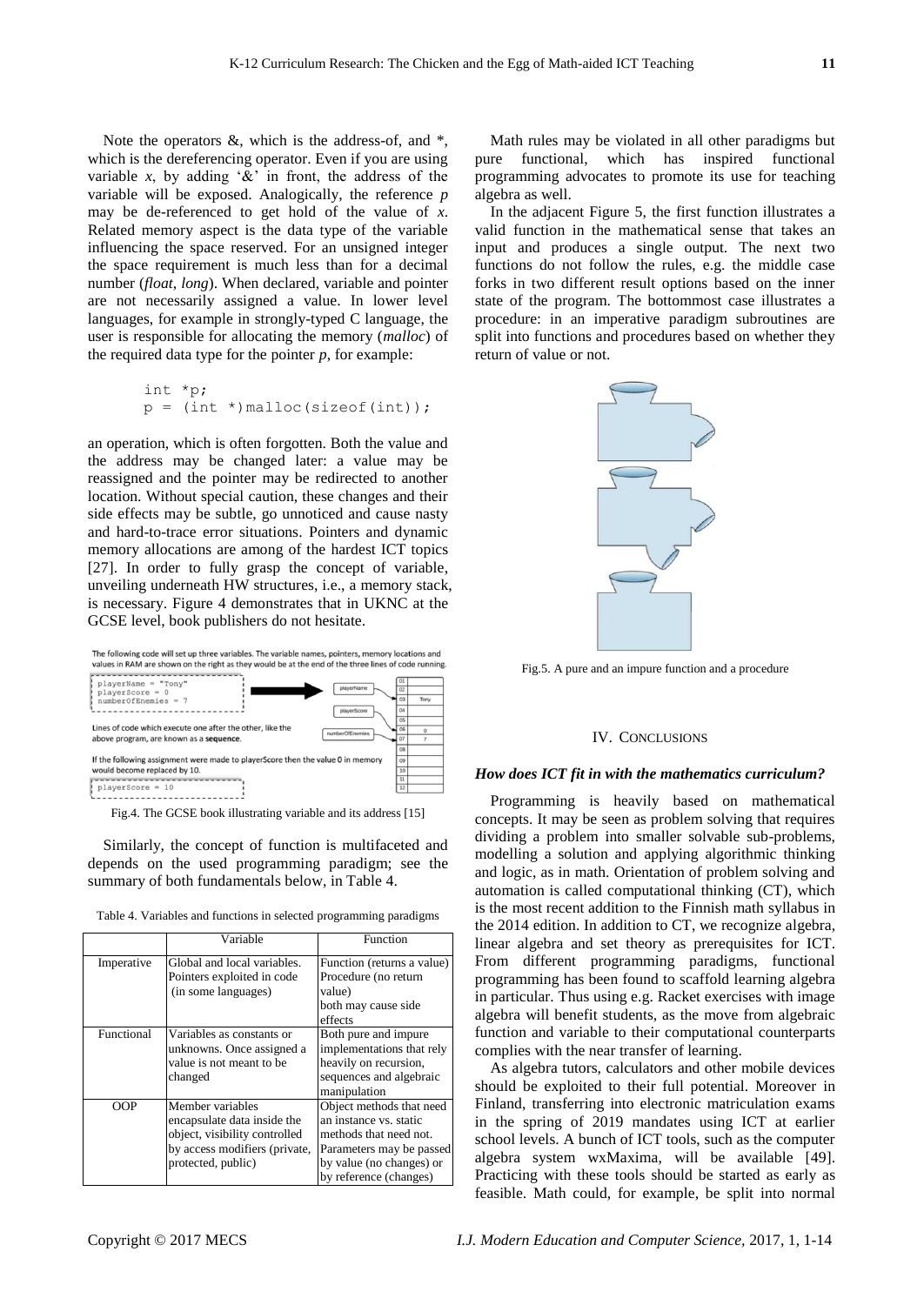and laboratory lessons, which would be held in the ICT lab.

# *What are the fundamental concepts of computer science, and how do they interact with the corresponding concepts of math?*

The basic computing fundamentals are function and variable, which a novice programmer will meet even in the simplest "Hello World" example. In math, algebra and particularly functions are the areas that students find most challenging. Functions should be introduced gradually and by bridging them more closely with prior knowledge. For bridging purposes, Wilkie uses multiple presentations, for example, sequences and visual graphs [44].

By proceeding towards functions and variables in the zone of proximal learning [43], calculators may be used as variable/function tutors by explicitly highlighting the connection between variable *x* as an input and function keys as functions producing an output of *y*. Probably a student encounters an explicit variable the first time when he is looking at '*x*' in a calculator keyboard. To deepen the understanding of variables, one needs information about the memory architecture of a computer. ICT education should contain the basics of computer architecture including data storage and memory. In this context storing variables in memory should be evoked.

Even if syntactic nuances exist, a variable in math is a straightforward concept compared with a variable in ICT, where the dual nature (a value - an address) complicates it. Furthermore, a variable in programming may be of the non-numeric type, such as a string. In mathematical functions, one input value that is typically a real value results in one and only one output value, also a real value. On the other hand, functions in programming have a wider variety. First, they inherit the ambiguity due to variables as parameters that may be passed by value or by reference, or are of a non-numeric type. Secondly, functions may return a different value with the same input based on the internal state. Thirdly, they may return no value at all.

# *What ICT topics are left uncovered in the current FNC, when compared with the discrete computing curriculum of the UKNC?*

Compared with UKNC computing syllabus there is a multitude of computer-related skills that are left uncovered without a dedicated subject and teacher. For example, security issues, the basics of computer and network architecture and overall fluency with technology are nowadays comparable with civic competences. In addition, computers may also be used as creativity tools, e.g. design and web-based authoring (blogs, vlogs), and they provide lots of options for developing multi-literacy, for example, content creation, media editing and digital literacy skills. Overall, preparedness for further studies may be strengthened by intelligent searches, source criticism, data analysis and data visualization skills. Explicit knowledge building might be done with mapping tools. Lonka [25] petitions, "*Besides fun and practical* 

*activities, it is crucial to facilitate deep learning through guided engagement in scientific inquiry, expert-like designing; in short, students' deliberate efforts to build, create, and synthesize knowledge.*"

Computer science needs skills taught in other subjects as well; mathematics alone is not enough. Still, many areas and new developments in ICT do not fit in to traditional school subjects. It is to be expected that the pace of innovation will continue to speed up in the future – for example, cloud based artificial intelligence is rapidly emerging as a production quality provider of applications of a totally new kind. Since the world is rapidly being digitized, including ICT as a separate subject should be seriously considered. Furthermore, it would also serve as a placeholder for future needs and new developments in technology education.

### *Future considerations*

Whether ICT should be taught alongside extended math, as a separate subject, or as a combination, it should be studied in practice with various learning experiments. As Lonka [25] points out, "*In Finland and many other countries the availability of technology is adequate, but the primary challenge to overcome is the readiness deficiency for the pedagogically meaningful use of ICT. It is imperative to develop innovative pedagogies that simultaneously support the acquisition of a deep knowledge base, understanding, and 21st Century skills.*"

In addition, different programming paradigms and languages should be compared with novice students in order to find the pedagogically sound and working alternative. For instance, the UKNC curriculum leaves these open and just talks about "low-level" and "highlevel" languages and learning at least two of them [6]. In addition, the short-term hypes of certain programming languages and applications should not influence curriculum planning. Instead, it ought to rest on the fundamentals common to all programming paradigms, whether imperative, functional, or object-oriented.

To lessen the cognitive load in the beginning, visual programming languages such as Scratch, and interactive environments using interpretive languages, should be favored [34]. We advocate progressing from a more disciplined to a looser direction only after orthodox coding conventions, such as modularity, have been internalized. Functional languages are highly disciplined and hence promoted by a few of the ICT establishment. However, the Racket coding school (2016 spring) held in Finland received contradictory feedback from the participating teachers as it was regarded as being too complex [28]. In the UK, the CAS community recommends the path of Scratch-JavaScript-Python, which, for the sake of coding discipline, should preferably be Scratch-Python-Racket. Even if JavaScript were removed to prevent students from developing inappropriate coding conventions, web programming would mandate it. However, if the object-oriented nature of Scratch were recognized and used as a bridge to the most popular object-oriented language to maximize the benefit, then this sequence would stand as Scratch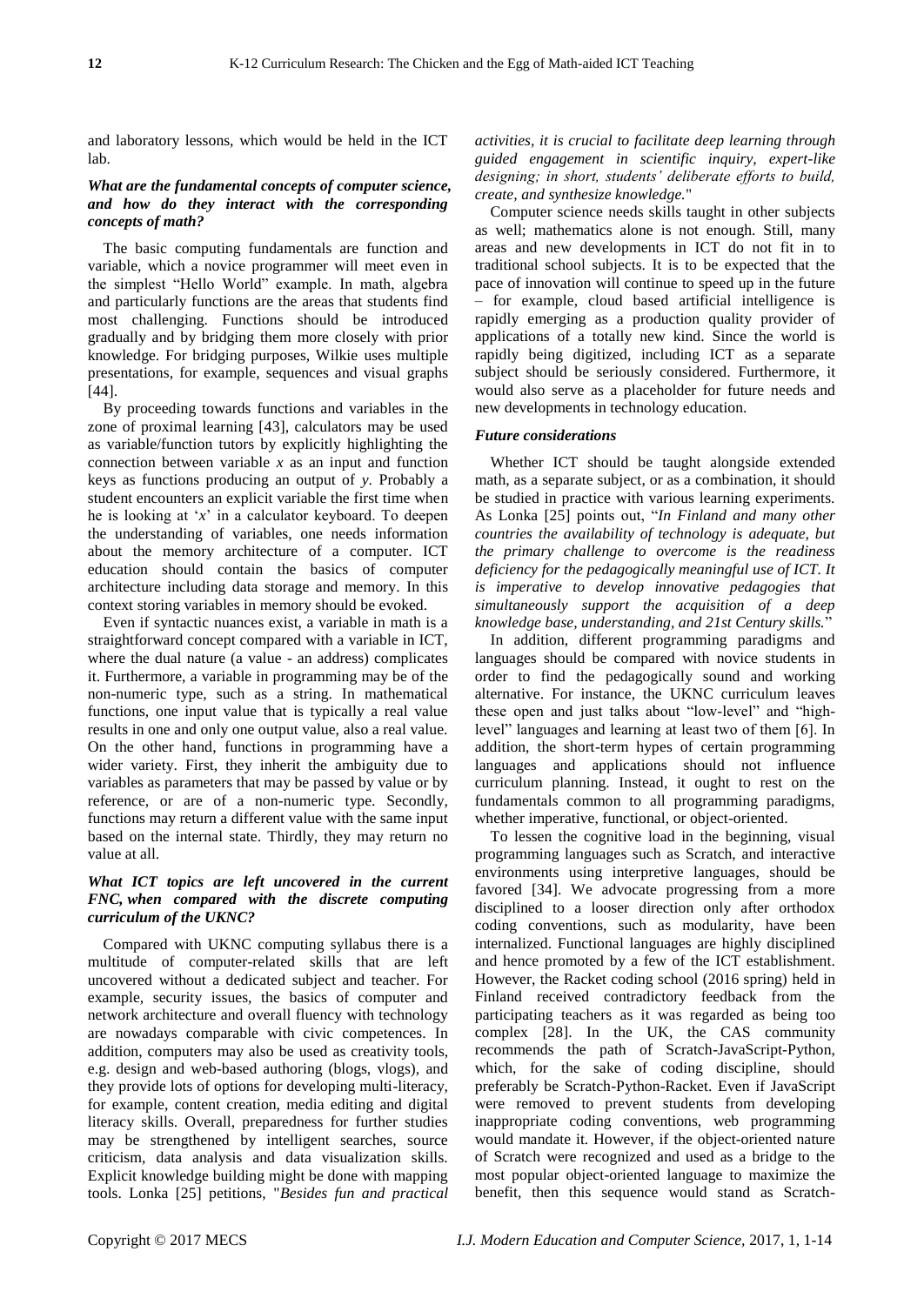Python-Java. *If it ain't chickens, it's feathers* - the golden egg of ICT teaching is yet to be determined.

#### **REFERENCES**

- [1] Finnish National Board of Education. 2014. "Finnish national curriculum 2014", [Online].Available: http://www.oph.fi/download/163777\_perusopetuksen\_opet ussuunnitelman\_perusteet\_2014.pdf [Accessed: 01- Aug-2016].
- [2] "Mathematics Standards | Common Core State Standards Initiative", *Corestandards.org*, 2016. [Online]. Available: http://www.corestandards.org/Math/. [Accessed: 02- Aug-2016].
- [3] "National Curriculum in England: Secondary Curriculum Publications - GOV.UK", *Gov.uk*, 2013. [Online]. Available: https://www.gov.uk/government/publications/nationalcurriculum-in-england-secondary-curriculum. [Accessed: 02- Aug- 2016].
- [4] "Department for Education Computing Programmes of study: Key Stages 1 and 2", [Online]. Available: https://www.gov.uk/government/uploads/system/uploads/at tachment\_data/file/239033/PRIMARY\_national\_curriculu m\_-\_Computing.pdf. . [Accessed: 02- Aug- 2016].
- [5] "Department for Education Computing Programmes of study: Key Stages 3 and 4". [Online]. Available: https://www.gov.uk/government/uploads/system/uploads/at tachment\_data/file/239067/SECONDARY\_national\_curric ulum\_-\_Computing.pdf. [Accessed: 02- Aug- 2016].
- [6] Department for Education of the United Kingdom. 2014. "Computer science GCSE subject content", [Online]. Available: https://www.gov.uk/government/uploads/system/uploads/at tachment\_data/file/397550/GCSE\_subject\_content\_for\_co mputer\_science.pdf [Accessed: 02- Aug- 2016].
- [7] Berger, T.,Frey, C. 2016. "Digitalization, Jobs, and Convergence in Europe: strategies for closing the skills gap", [Online]. Available: http://www.oxfordmartin.ox.ac.uk/downloads/reports/SCA LE\_Digitalisation\_Final.pdf.
- [8] Blackwood, N. 2016. "Digital skills crisis: second report of Session 2016–17", House of Commons.
- [9] Billings, D. 2008. "Argument mapping", *The Journal of continuing education in nursing. 39*(6), 246-247.
- [10] Dijkstra, E.W. 1982. "How do we tell truths that might hurt?", in *Selected Writings on Computing: A Personal Perspective.* Springer. pp. 129-131.
- [11] Dijkstra, E.W. 1982. "On the role of scientific thought", in *Selected writings on computing: a personal perspective.*  Springer. pp. 60-66.
- [12] Epp, S. 2011. "Variables in mathematics education", in: *Tools in teaching logic (ed.)*. Springer. pp. 54-61.
- [13] Felleisen, M. & Krishnamurthi, S. 2009. "Viewpoint Why computer science doesn't matter", *Communications of the ACM* 52, 7, pp. 37-40.
- [14] Fluck, A., Webb, M., Cox, M., Angeli, C., Malyn-Smith, J., Voogt, J. & Zagami, J. 2016. "Arguing for computer science in the school curriculum", *Educational Technology and Society* 19, 3, pp. 38-46.
- [15] Frankin, J. (ed.). 2015. "OCR GCSE Computer Science 3rd Edition", 3rd ed. Axsied.
- [16] Futschek, G. 2006. "Algorithmic thinking: the key for understanding computer science", *International Conference on Informatics in Secondary Schools-Evolution and Perspectives*, Springer. pp. 159-168.
- [17] Gagne, R.M. 1965. *The Conditions of Learning.* New York: Holt, Rinehart and Winston. Inc., l970
- [18] House of Commons. 2016. "Oral evidence: Digital skills gap", [Online]. Available: http://data.parliament.uk/writtenevidence/committeeeviden ce.svc/evidencedocument/science-and-technologycommittee/digital-skills/oral/27865.html
- [19] Jarvis, S., & Pavlenko, A. 2008. *Crosslinguistic influence in language and cognition*. Routledge.
- [20] Kleiner, I. 1989. "Evolution of the function concept: A brief survey", *The College Mathematics Journal* 20, 4, pp. 282-300.
- [21] Köhler, W. 1970. *Gestalt psychology: An introduction to new concepts in modern psychology.* WW Norton & Company.
- [22] Lee, I., Martin, F., Denner, J., Coulter, B., Allan, W., Erickson, J., Malyn-Smith, J. & Werner, L. 2011. "Computational thinking for youth in practice". *ACM Inroads* 2, 1, pp. 32-37.
- [23] Lee, R. 2013. "Teaching Algebra through Functional Programming: An Analysis of the Bootstrap Curriculum".
- [24] Levy, D. 2013. "Racket Fun-fictional Programming to Elementary Mathematic Teachers".
- [25] Lonka, K. & Cho, V. (ed.). 2015. Report for EU Parliament 2015: Innovative Schools: Teaching & Learning in the Digital Era: Workshop Documentation.
- [26] Menger, K. 1954. "On variables in mathematics and in natural science", *The British Journal for the Philosophy of Science* 5, 18, pp. 134-142.
- [27] Milne, I. & Rowe, G. 2002. "Difficulties in learning and teaching programming—views of students and tutors", *Education and Information technologies* 7, 1, pp. 55-66.
- [28] Organisation for Economic Co-operation and Development. 2016. "Skills for a Digital World".
- [29] Parnas, D.L. 1972. "On the criteria to be used in decomposing systems into modules", *Communications of the ACM* 15, 12, pp. 1053-1058.
- [30] Perkins, D. & Salomon, G. 1988. "Teaching for transfer", *Educational leadership* 46, 1, pp. 22-32.
- [31] Piaget, J. & Duckworth, E. 1970. *Genetic epistemology.* American Behavioral Scientist 13, 3, pp. 459-480.
- [32] Portugal, C. 2014. "Hypermedia E-book as a Pedagogical Tool in a Graduation Course", *International Journal of Modern Education and Computer Science*, Vol. 6(9), pp. 8.
- [33] Rakes, C.R., Valentine, J.C., McGatha, M.B. & Ronau, R.N. 2010. "Methods of Instructional Improvement in Algebra A Systematic Review and Meta-Analysis", *Review of Educational Research* 80, 3, pp. 372-400.
- [34] Resnick, M., Maloney, J., Monroy-Hernández, A., Rusk, N., Eastmond, E., Brennan, K., Millner, A., Rosenbaum, E., Silver, J. & Silverman, B. 2009. "Scratch: programming for all", *Communications of the ACM* 52, 11, pp. 60-67.
- [35] Rich, P.J., Leatham, K.R. & Wright, G.A. 2013. "Convergent cognition", *Instructional Science* 41, 2, pp. 431-453.
- [36] Schanzer, E.T. 2015. "Algebraic Functions, Computer Programming, and the Challenge of Transfer".
- [37] STEM education coalition One-Pager. 2016. "STEM Education, Good Jobs, and U.S. Competitiveness", [Online]. Available: http://www.stemedcoalition.org/wpcontent/uploads/2016/01/STEM-Factsheet-Updated2.pdf.
- [38] Syslo, M.M. & Kwiatkowska, A.B. 2006. "Contribution of informatics education to mathematics education in schools", *International Conference on Informatics in Secondary Schools-Evolution and Perspectives*, Springer. pp. 209-219.